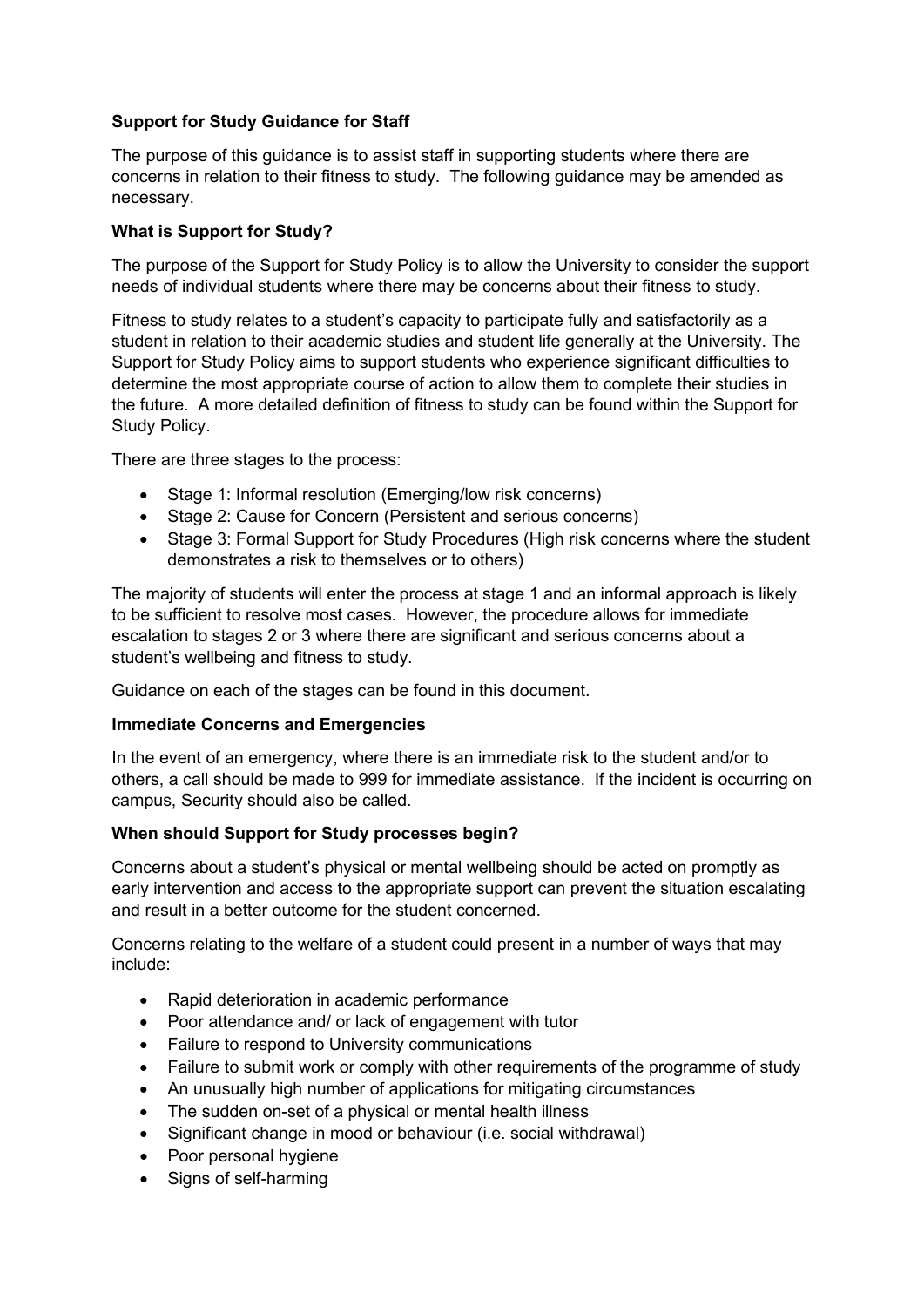- Drug or alcohol problems
- A pattern of unreasonable demands or communications, which appear irrational, inappropriate or inconsistent

Concerns may also be raised by members of staff or other students. Alternatively, the student may approach a staff member directly to report that they are experiencing difficulties.

When deciding if any Support for Study processes should begin, you may wish to consider:

- Has there been a sustained pattern of one or more of the above behaviours?
- Has there been a single incident that is particularly significant?
- Have other members of staff/students raised concerns?

## **What if a student asks me to keep any information that they share confidential?**

Absolute confidentiality should never be guaranteed. It should be explained that in circumstances where there is a clear risk to the student and/or to others, you may be required to pass on information without consent so that the University can fulfil its duty of care.

Where possible, it is beneficial to gain consent from the student to share information but this is not essential where there is a significant risk to the safety of the student or to others.

#### **Can I speak with the student's parents/partner?**

Students over the age of 18 are adults and their parents/partner should not be consulted without explicit consent from the student to do so.

Remember, students may not have nominated their parents/partner as their emergency contact.

Where there are significant concerns about a student's safety or if a student's parents have made contact with you directly, the procedures in the UWTSD Group Student Emergency Contact Policy should be followed.

## **Any decision to discuss information about a student with their parents/partner must be considered by senior management.**

#### **Can a student bring someone with them to a meeting?**

A student should be permitted to bring someone to any meeting that they are asked to attend to provide them with additional support where needed. It is usually expected that the student will continue to be the main point of content. However, there may be instances where a student is unable to do this and may wish to nominate someone to act on their behalf. The University recommends that the name and contact details of the nominated contact are confirmed and that explicit consent is provided by the student for you to liaise with a third party on their behalf.

In addition, the Students' Union (UWTSDSU), which is independent from the University, provides support and representation for students and the University advises students to contact UWTSDSU when such matters arise.

Further information about the role of third parties can be found in the University's Third Party Involvement Policy.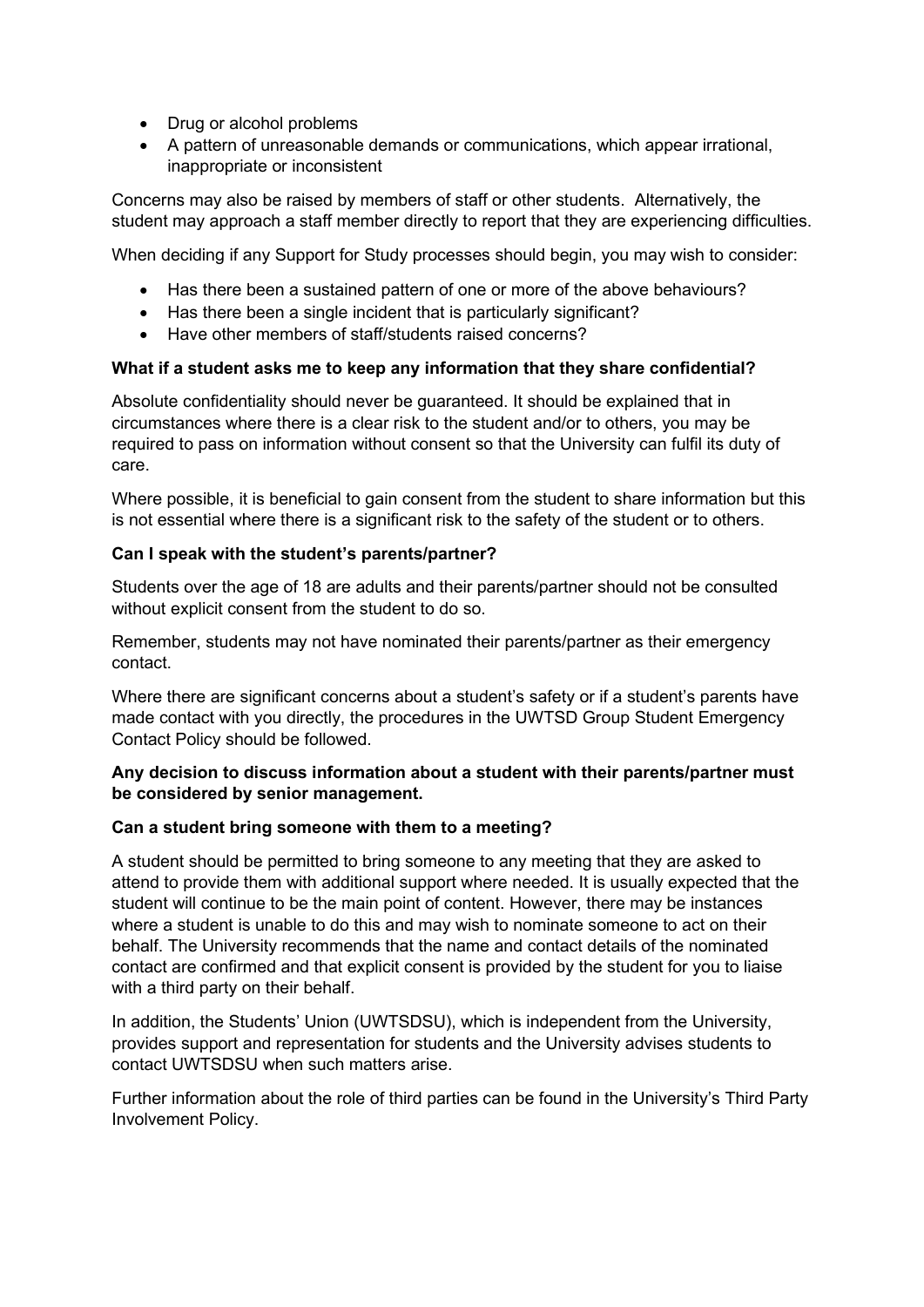# **Support for Study Overview**

| <b>Support for Study Levels</b>                                                              |                                                                                                                                                                                                                                         |                                                                                                                                                                                                                                                                                                                 |                                                                                                                                                                                                                                                                                        |
|----------------------------------------------------------------------------------------------|-----------------------------------------------------------------------------------------------------------------------------------------------------------------------------------------------------------------------------------------|-----------------------------------------------------------------------------------------------------------------------------------------------------------------------------------------------------------------------------------------------------------------------------------------------------------------|----------------------------------------------------------------------------------------------------------------------------------------------------------------------------------------------------------------------------------------------------------------------------------------|
| Stage 1:<br><b>Emerging</b><br><b>Concerns.</b><br>Informal/Local                            | <b>Stage 2: Persistent</b><br>or Serious Concerns<br><b>Cause for Concern</b><br>process                                                                                                                                                | Stage 3:<br><b>Student is</b><br>demonstrating a<br>risk to<br>themselves or<br>others                                                                                                                                                                                                                          | <b>EMERGENCIES</b><br>- IMMEDIATE<br><b>CONCERNS</b>                                                                                                                                                                                                                                   |
| resolution                                                                                   |                                                                                                                                                                                                                                         | <b>Formal Support</b><br>for Study                                                                                                                                                                                                                                                                              |                                                                                                                                                                                                                                                                                        |
| Student's<br>behaviour is<br>causing concern<br>but does not<br>present an<br>immediate risk | Student's behaviour/<br>situation appears to be<br>worsening;<br>behaviour is<br>inappropriate &/or they<br>refuse to engage with<br>support (internal or<br>external) or informal<br>process (Stage 1)                                 | process<br>Student's<br>behaviour/<br>situation is<br>deemed to be<br>critical.<br>The student may<br>have refused to<br>engage with the<br><b>Cause for Concern</b><br>process, has<br>presented as high<br>risk or support<br>needs are beyond<br>what can<br>reasonably be<br>provided by the<br>University. | Student's<br>behaviour presents<br>an immediate &<br>serious risk to<br>themselves &/or to<br>others<br><b>Contact 999 to get</b><br>assistance from<br>emergency<br><b>services</b><br><b>Contact Security if</b><br>assistance is<br>required with<br>managing<br>behaviour and risk |
|                                                                                              |                                                                                                                                                                                                                                         |                                                                                                                                                                                                                                                                                                                 | Incident should be<br>reported to Student                                                                                                                                                                                                                                              |
| Informal staff<br>discussion with<br>student to discuss<br>concerns                          | Staff member to liaise<br>with appropriate<br>departments (e.g.<br><b>Student Services)/team</b><br>members (e.g. Academic<br>Director) to raise<br>concerns<br>Inform Academic Office<br>(SECases@uwstd.ac.uk)<br>of cause for concern | Academic Office<br>will begin formal<br><b>Support for Study</b><br>processes to<br>investigate the<br>support needs of<br>the student.<br>Precautionary<br>actions may be<br>taken in cases<br>where there is an<br>urgent and serious<br>risk to the student<br>or to others.                                 | Services and the<br>Academic Office.<br>Following the end<br>of the emergency,<br><b>Student Services</b><br>and the Academic<br><b>Office will assess</b><br>what the<br>appropriate next<br>steps are.                                                                               |
|                                                                                              |                                                                                                                                                                                                                                         |                                                                                                                                                                                                                                                                                                                 |                                                                                                                                                                                                                                                                                        |
| Agree actions with<br>student which may<br>include student                                   | A meeting is arranged<br>between member of<br>staff, representative from                                                                                                                                                                | Case Officer is<br>appointed to                                                                                                                                                                                                                                                                                 |                                                                                                                                                                                                                                                                                        |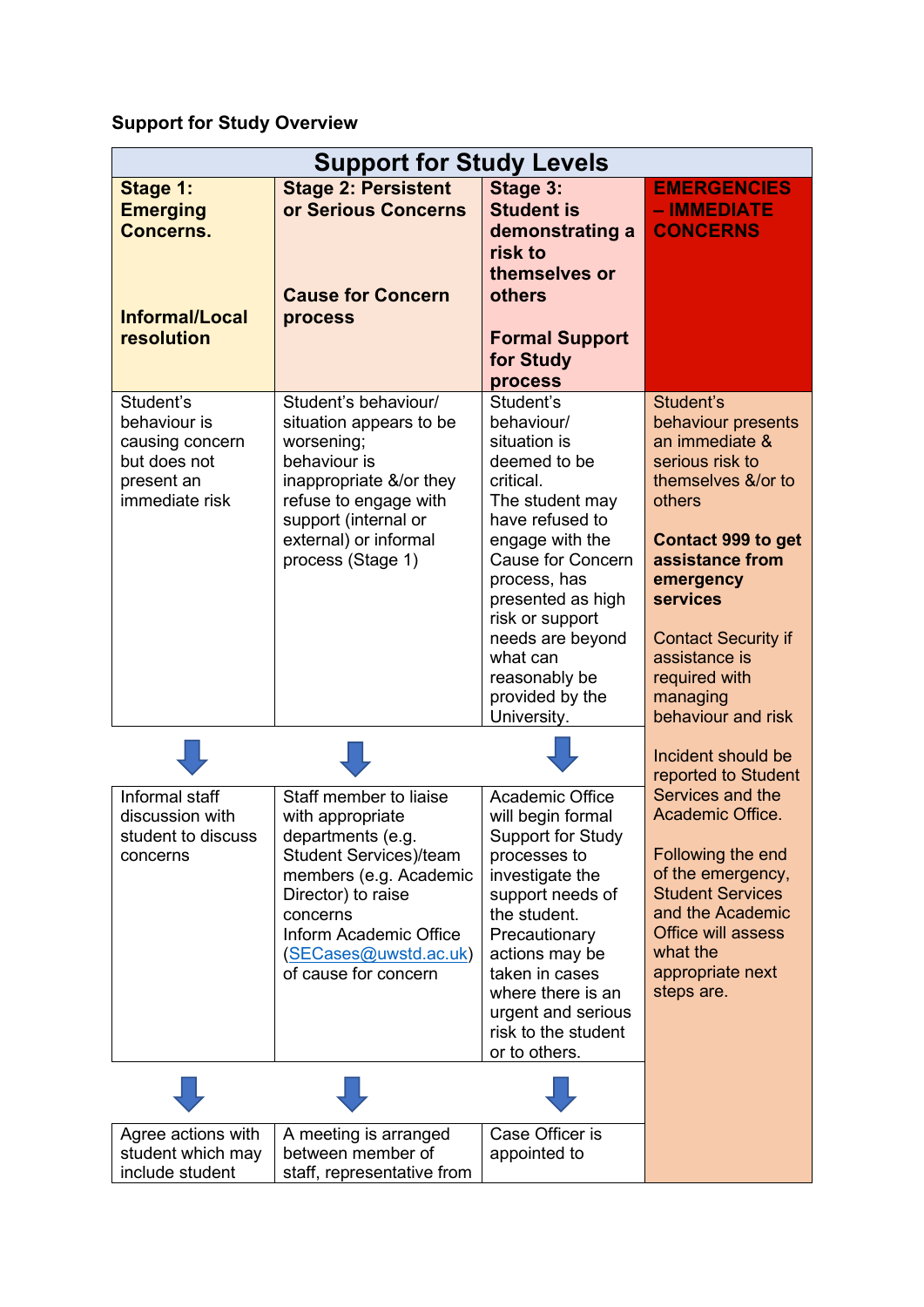| engagement with<br><b>Student Services</b><br>If student engages                                                                                     | Student Support (if<br>required) and the<br>student (+ supporting<br>person if requested by<br>the student)<br>Agree an action plan and                                                       | investigate and<br>produce a report<br>Investigation is<br>completed within<br>40 days<br>If case is                                                                   |  |
|------------------------------------------------------------------------------------------------------------------------------------------------------|-----------------------------------------------------------------------------------------------------------------------------------------------------------------------------------------------|------------------------------------------------------------------------------------------------------------------------------------------------------------------------|--|
| and interventions<br>are successful,<br>process ends                                                                                                 | formally monitor<br>engagement over a<br>mutually agreed period<br>of time                                                                                                                    | determined as<br>non-complex,<br>outcome is<br>determined by the<br><b>Student Case</b><br><b>Review Group</b>                                                         |  |
| If student engages<br>and there is some<br>success, extend<br>action plan<br>monitoring period<br>and review again<br>in an agreed<br>period of time | If student engages and<br>interventions are<br>successful, process<br>ends<br><b>Inform Academic Office</b><br>of outcome                                                                     | If case is<br>determined as<br>complex, a Formal<br>Panel is convened<br>to consider the<br>case and any<br>support measures<br>that may be<br>required                |  |
| If student does not<br>engage with<br>process, or if<br>interventions are<br>not successful,<br>refer to Stage 2 -<br><b>Cause for Concern</b>       | If student engages and<br>there is some success,<br>extend action plan<br>monitoring period and<br>review again in an<br>agreed period of time<br><b>Inform Academic Office</b><br>of outcome | Case is monitored<br>and reviewed by<br>relevant parties<br>and Student Case<br><b>Review Group</b>                                                                    |  |
|                                                                                                                                                      | If student does not<br>engage with process, or<br>if interventions are not<br>successful, inform<br><b>Academic Office and</b><br>refer to Stage 3 - Formal<br><b>Procedures</b>              | If student engages<br>and interventions<br>are successful,<br>process ends                                                                                             |  |
|                                                                                                                                                      |                                                                                                                                                                                               | If student engages<br>and there is some<br>success, extend<br>action plan<br>monitoring period<br>and review again<br>in an agreed<br>period of time by<br><b>SCRG</b> |  |
|                                                                                                                                                      |                                                                                                                                                                                               | If student does not<br>engage with<br>process, or if<br>interventions are<br>not successful,<br>case is<br>reconsidered by                                             |  |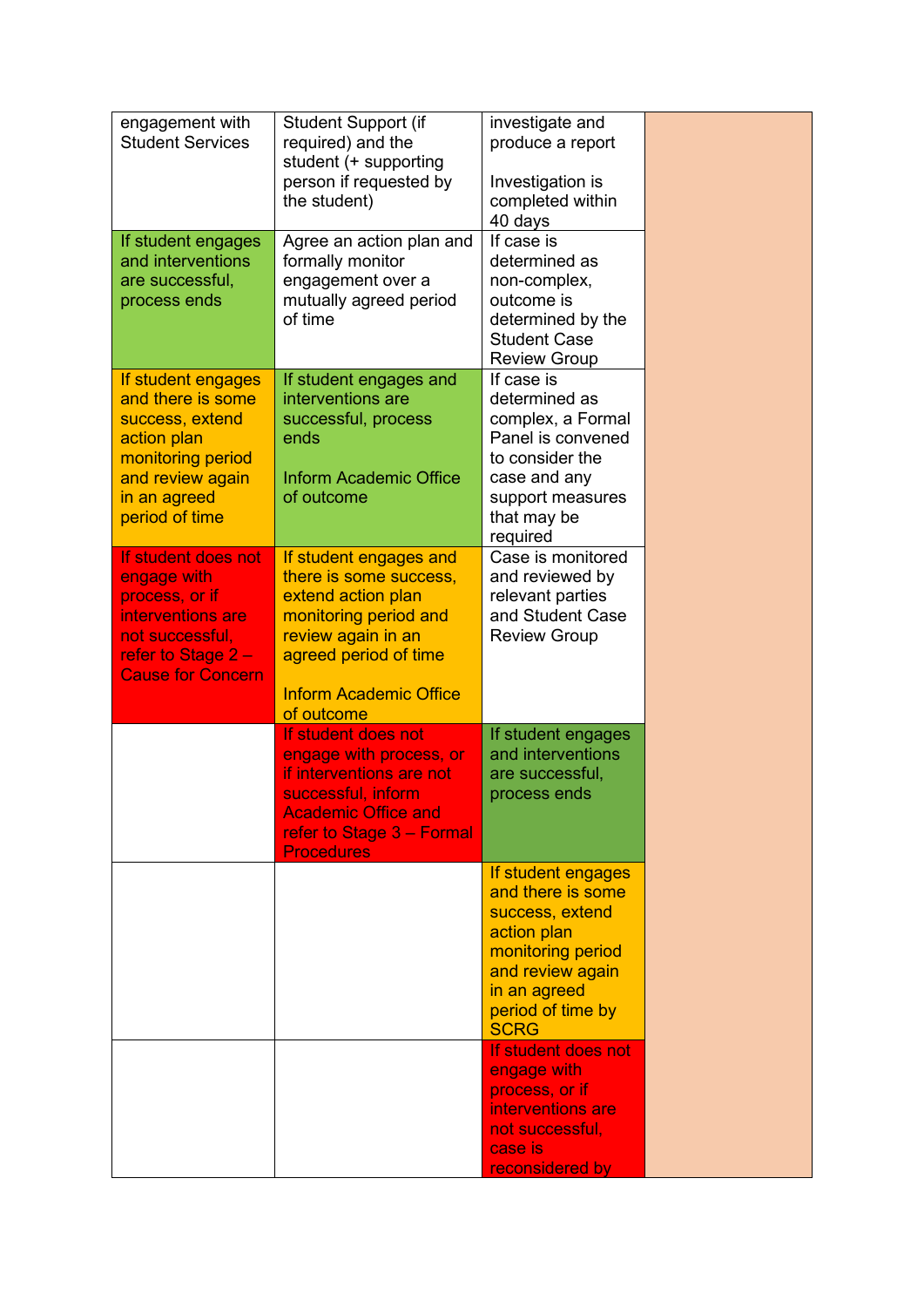|  | <b>SCRG and/or</b>         |  |
|--|----------------------------|--|
|  | panel                      |  |
|  |                            |  |
|  | <b>OR</b>                  |  |
|  |                            |  |
|  | Case is referred to        |  |
|  | <b>Director of Student</b> |  |
|  | Services,                  |  |
|  | <b>Associate Pro-Vice</b>  |  |
|  |                            |  |
|  | Chancellor,                |  |
|  | <b>Director of</b>         |  |
|  | <b>Academic</b>            |  |
|  | <b>Experience, Senior</b>  |  |
|  | <b>Student Case</b>        |  |
|  | Officer who may            |  |
|  | consult relevant           |  |
|  | academic staff             |  |
|  | members and                |  |
|  | other members of           |  |
|  | staff as appropriate       |  |
|  | to consider the            |  |
|  |                            |  |
|  | most appropriate           |  |
|  | course of action           |  |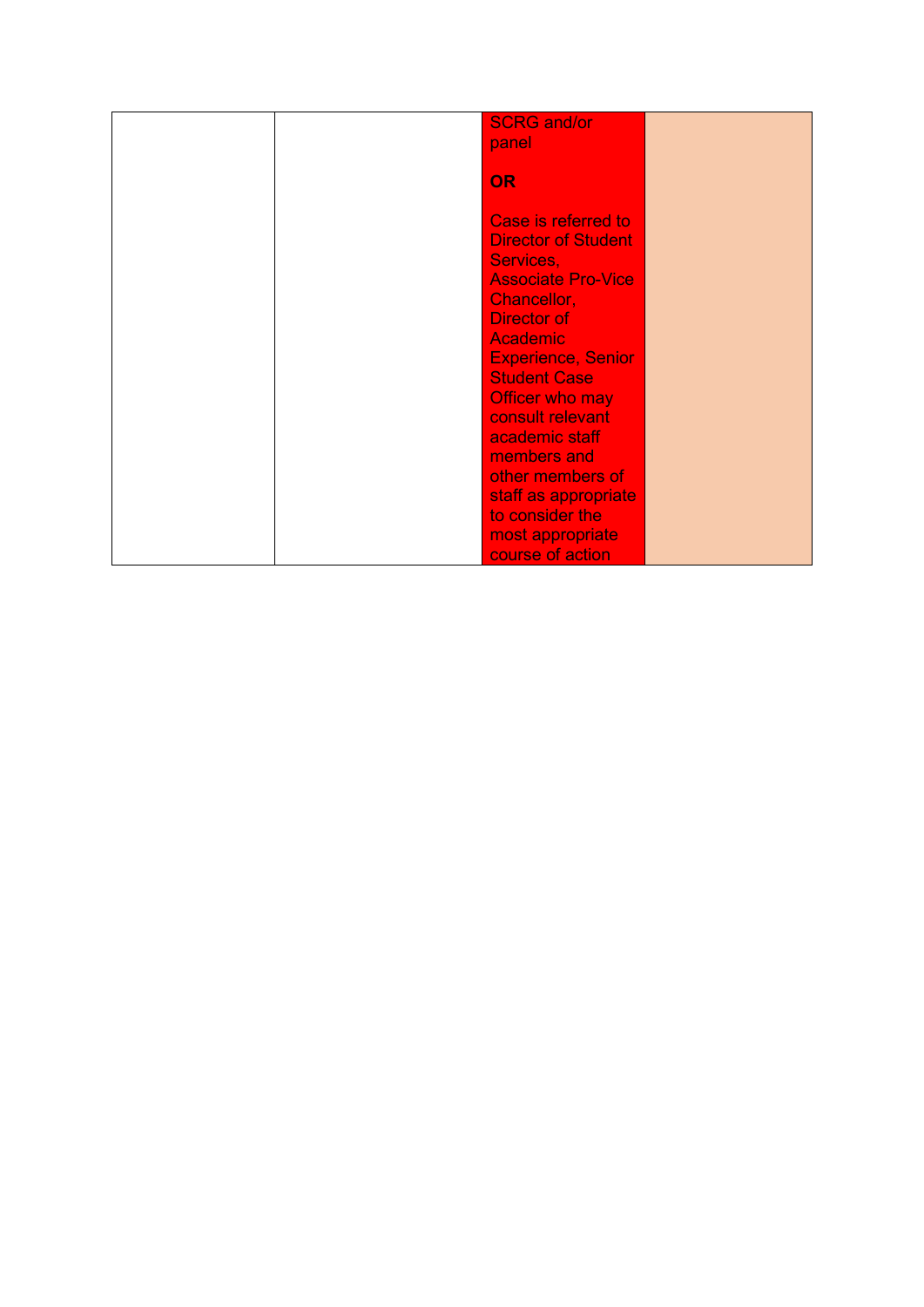## **Stage 1 – Informal Resolution (Emerging/low risk concerns)**

#### **Who should I discuss my initial concerns with?**

If you work within an Institute, you should raise your concerns with your Programme Manager so that they have an overview of the situation and can provide you with support if needed. If you are not based within an Institute, you may wish to discuss your concerns with your Line manager in the first instance.

Where you feel that a concern about a student may be related to their mental or physical health, you may wish to seek some advice from the appropriate Learning Support Manager in Student Services about sources of support and where the student can be signposted.

#### **Who can start informal discussions where concerns regarding a student's welfare are raised?**

Informal discussions will usually be conducted by an appropriate member of staff within the Institute (such as the student's academic support tutor where applicable).

It is important that any discussions around any such concerns are undertaken within an appropriate environment and that time is allocated for the discussion to take place. A student may wish to discuss sensitive and/or private issues and so the discussion should take place in a quiet and confidential space.

#### **When should informal processes begin?**

Informal processes should begin where a student's behaviour or wellbeing raise concerns but there is no immediate crisis. For instance, it may be reported that a student appears to be withdrawn or their attendance rates have dropped. An informal meeting may also be called where there is a deterioration in a student's academic performance or they are not engaging academically.

#### **What should be discussed during the meeting?**

The purpose of the meeting will be to discuss any concerns that have been raised. At this stage in the process, it has not been established that the cause of any concerns will have an impact on the student's fitness to study and so the meeting should aim to explore any support needs that the student may have.

The meeting should also aim to establish how the student perceives the concern.

The meeting should be supportive rather than disciplinary in nature. It is also important that the meeting is conducted in a non-judgemental manner, particularly if the student is disclosing sensitive information or discussing difficult topics such as substance misuse.

The meeting is also a useful opportunity to signpost students to sources of information and support, both within and external to the University (a list of resources can be found within this document).

A written record of the meeting and any agreed outcomes should be kept on file.

#### **What outcomes are available from the meeting?**

Suitable outcomes may include:

• Monitoring the student's engagement for an agreed period of time, which could be through regular meetings with the Academic Support Tutor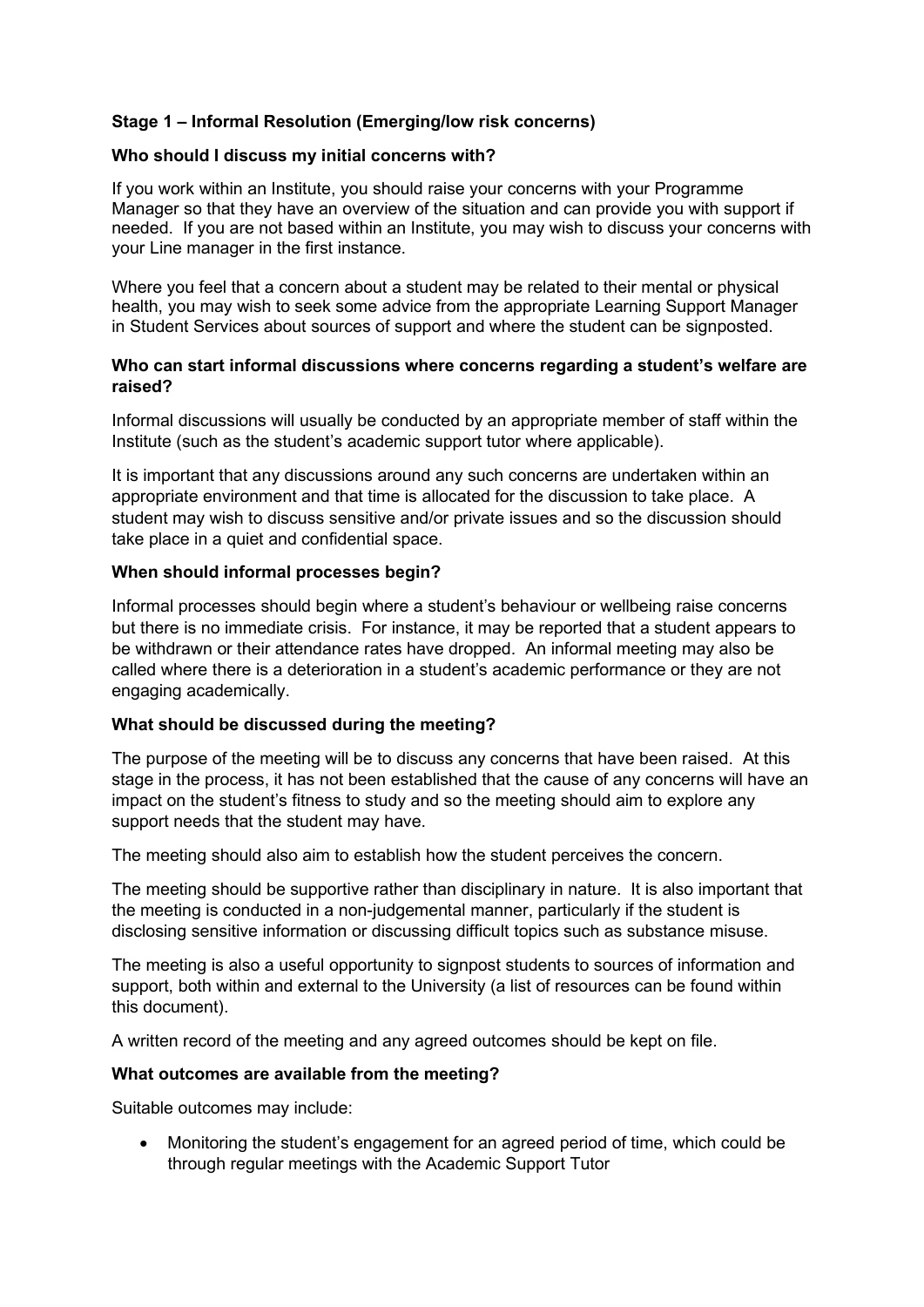- Recommending that specific academic support arrangements are put in place for the student
- Agreeing that the student will access the University Support Services (counselling, disability, professional academic development, mitigation), or external support services. Specific arrangements must be approved by Student Services.

Consideration will need to be given to the individual circumstances of the student when determining the outcome.

#### **When should the progress of the informal process be reviewed?**

The time period for reviewing the agreed outcomes may be dependent on the individual circumstances of the case. However, it is recommended that the time gap between the initial meeting and review meeting is kept relatively short. As a guideline, you may wish to set up a review meeting within 14-28 days of the initial meeting.

#### **What happens at the review meeting?**

You should assess the progress that has been made against the agreed actions. If the student is making progress and the concerns have been resolved, further action may not be required. However, you may agree to meet with the student again or 'check in' with the student via other means to ensure that any progress made as a result of the initial intervention continues.

If a student has made some progress against the agreed actions but not all, an additional review meeting should be arranged.

If the student is not engaging with the agreed actions or the concern has not been resolved/appears to be getting worse, the case should be escalated to stage 2.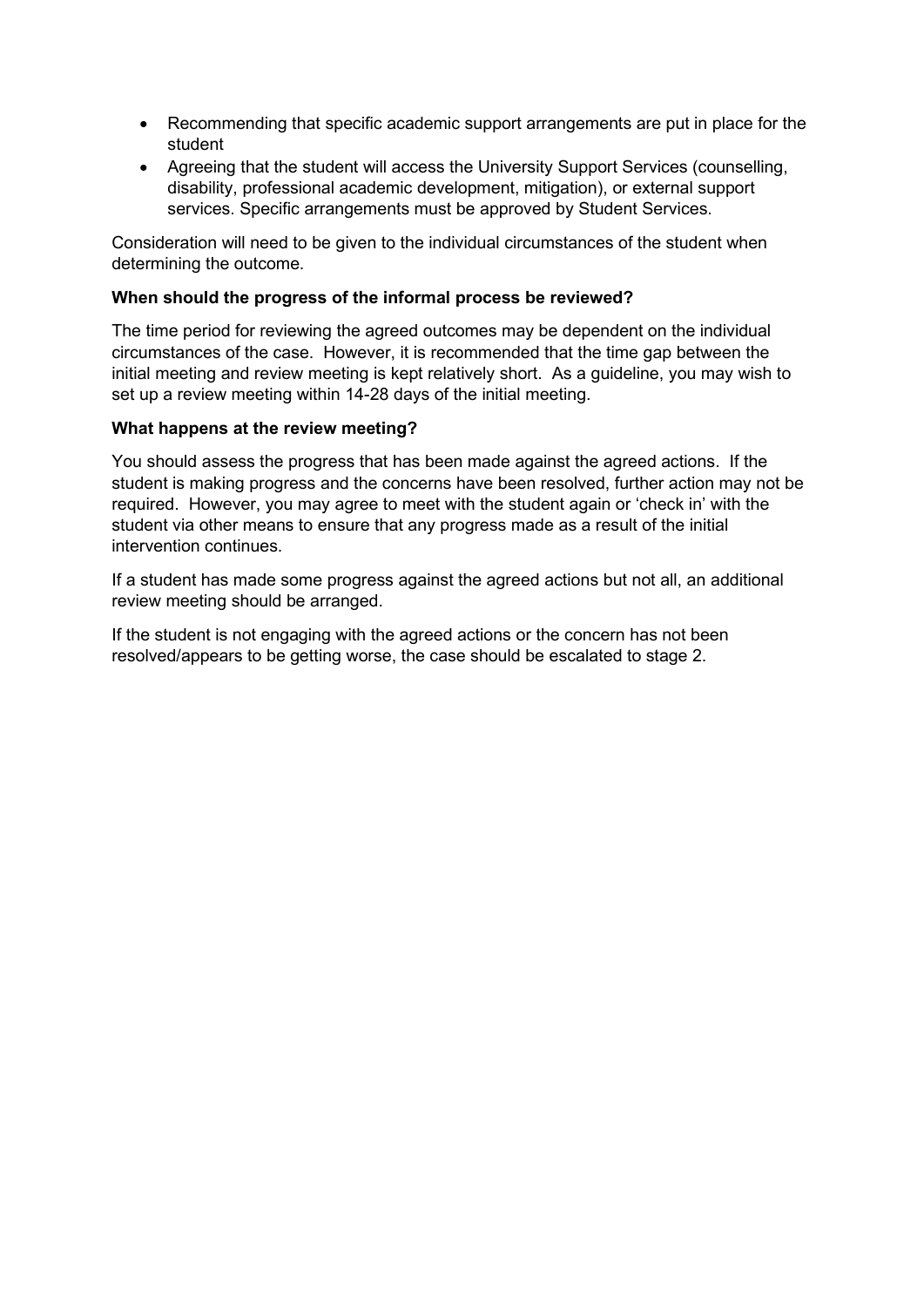#### **Example invite correspondence**

At this stage it may not be clear if there is a Support for Study issue so the purpose is to highlight that some concerns have been raised but not to make any assumptions:

#### Dear Student,

I write to you regarding some concerns that have been reported to me relating to your wellbeing and your studies. These concerns have arisen following reports from xxx about (e.g. your attendance at lectures and tutorials/non-submission of coursework/EC applications etc).

I would like to meet with you to discuss these concerns. We would like to work with you to consider what support might be useful to you and what support the Institute could provide.

I have been reviewing your attendance records – we are concerned about your continuing lack of attendance and the potential impact on your studies and would like to discuss these with you when we meet. I enclose a copy of the records for your information now.

I can meet with you on Friday at 2pm in my office (xxxx). Please let me know as soon as possible if this time suitable for you?

You are welcome to bring someone with you if you wish to have some support during this meeting. If you would like someone to accompany you but do not wish to bring a friend or family member, you may like to contact the Students' Union to ask them for advice.

I would appreciate if you could let me know if you intend to be accompanied at the meeting.

Yours sincerely,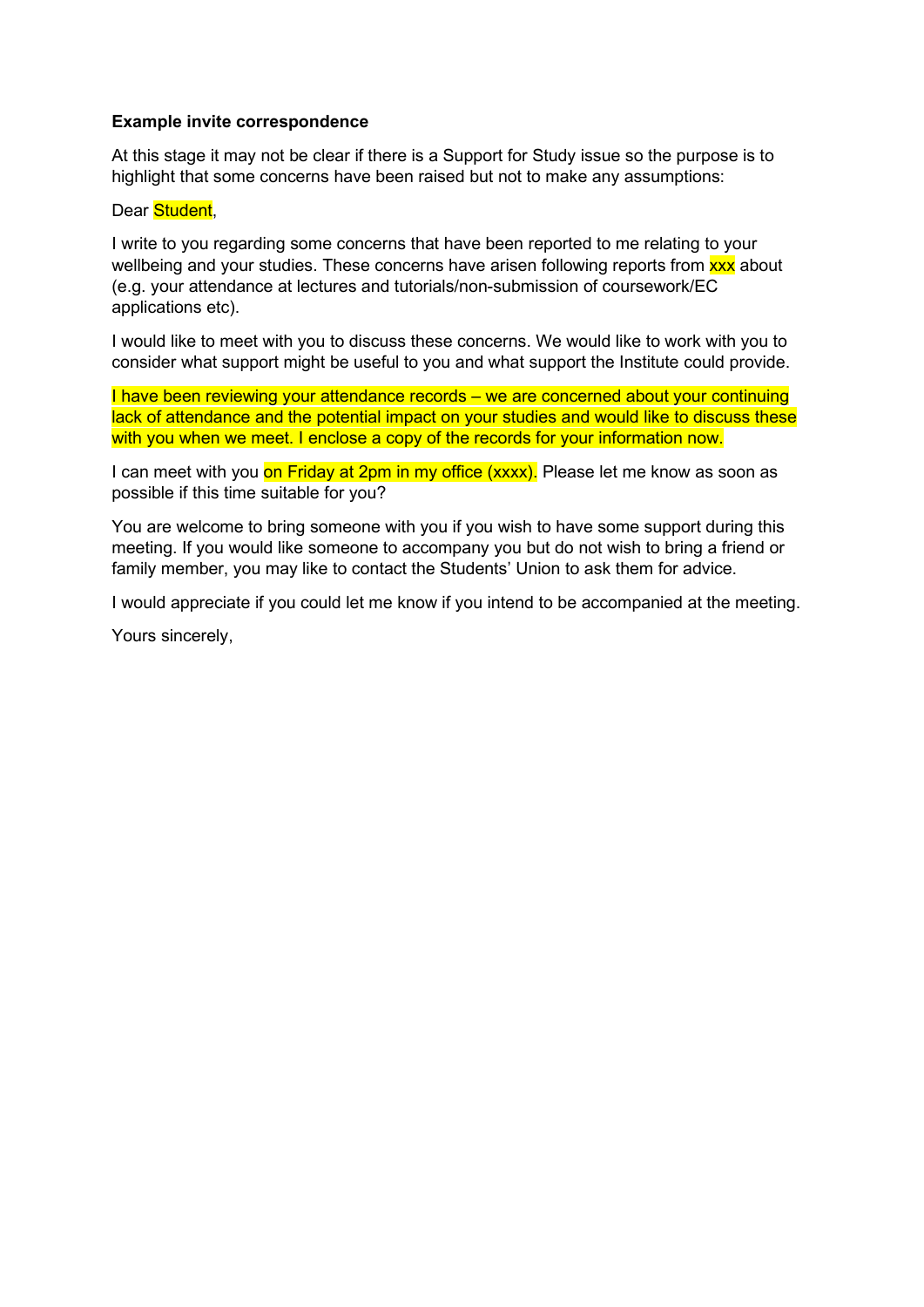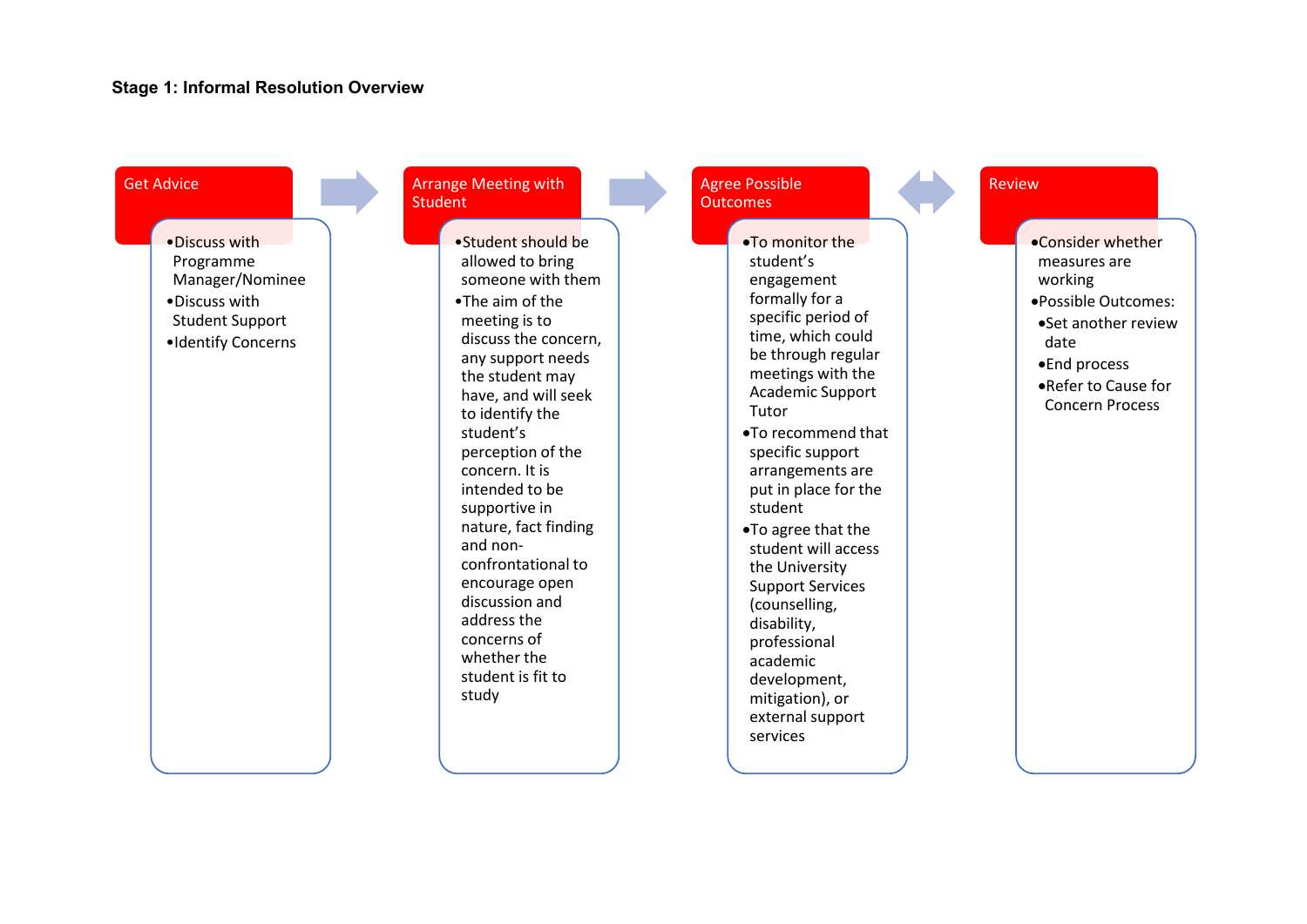# **Stage 2 - Cause for Concern (Serious or Persistent Concerns)**

#### **Who should I raise concerns with?**

You should raise your concerns with the relevant Programme Manager and Academic Director if you work in an Institute, or with your Line Manager if you work within a Professional Services Unit. Where the concern is related to a student's physical or mental health, you should also raise your concerns with the appropriate Learning Support Manager in Student Services.

Where concerns are raised about a student that may not be impacting their academic progress. The Academic Office will liaise with Student Services about the appropriate member of staff to lead on the Cause for Concern process.

#### **Who should conduct a Cause for Concern meeting?**

This will normally be conducted by the academic support tutor and relevant member of staff from Student Services (where appropriate). It may be helpful to establish a 'lead' for the meeting who can co-ordinate any follow-up actions.

#### **When should Cause for Concern processes begin?**

If interventions at an informal level have been unsuccessful and/or if a situation being considered in stage 1 has escalated. Formal Cause for Concern processes can also begin without consideration at stage 1 if a student's behaviour or appearance is a providing a significant concern. This may include:

- Complaints from other students about an individual's behaviour and potential adverse effects on their education or living arrangements
- Significant concerns about academic progress or engagement
- A refusal to access support as the student appears to be in denial about the concerns that have been raised
- Exhibiting behaviour that is a cause for concern e.g. social withdrawal/nonattendance, poor personal hygiene, signs of deliberate self-harm

## **What's the difference between the informal meeting and the Cause for Concern meeting?**

The Cause for Concern meeting is the first stage at which formal monitoring of a student's fitness to study begins. **The Academic Office [\(secases@uwtsd.ac.uk\)](mailto:secases@uwtsd.ac.uk) should also be notified when the Cause for Concern process begins as well as any agreed outcomes**.

#### **What should be discussed during the meeting?**

The purpose of the meeting will be to discuss any concerns that have been raised and to explore the support needs of the student. The meeting should be supportive rather than disciplinary in nature with the aim of addressing the concerns around a student's fitness to study.

The student should be provided with a copy of the Support for Study Policy during this meeting. It should be explained that this is deemed necessary to enable the student to successfully complete their studies.

The nature of the concerns and any examples should be provided at this meeting as well as explaining the impact on the students (and other students if relevant).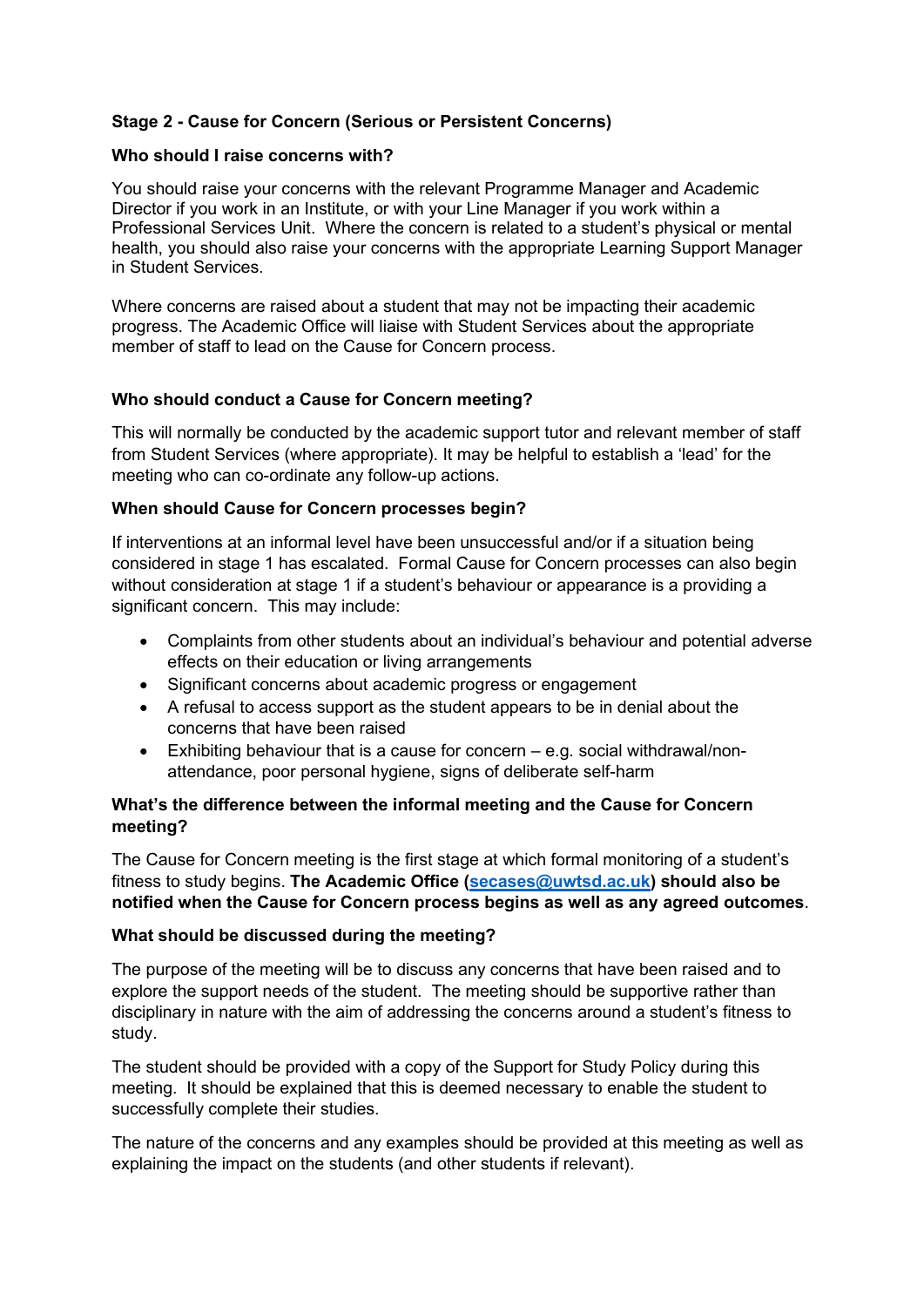## **What are the outcomes of a Cause for Concern meeting?**

The Cause for Concern meeting should result in the following:

- A time-limited action plan to address the concerns raised and discussed in the meeting;
- Students should be asked to agree to the action plan;
- An agreed date to meet and review the action plan (usually within a month of the Cause for Concern meeting).

Advice on action plans can be sought from the Academic Office. Template Action plans are available in Appendix A.

#### **What happens at the Cause for Concern review meeting?**

The purpose of the review meeting would be to assess whether the measures put in place are working and how well the student has engaged with the identified measures. Possible outcomes of the review meeting include:

- *End Cause for Concern process* student has made good progress and has engaged with the support identified so no further action is required.
- *Set another review date* the student has made attempts to engage but further action is necessary to address the concerns raised. Student is provided with additional time to access and engage with the necessary support.
- *Refer to formal Support for Study procedures* the student has not engaged with the action plan or it has become apparent that the support needs of the student are beyond what can be offered by the relevant services.

Any outcomes agreed at the Cause for Concern review meeting should be reported to the Academic Office [\(secases@uwtsd.ac.uk\)](mailto:secases@uwtsd.ac.uk).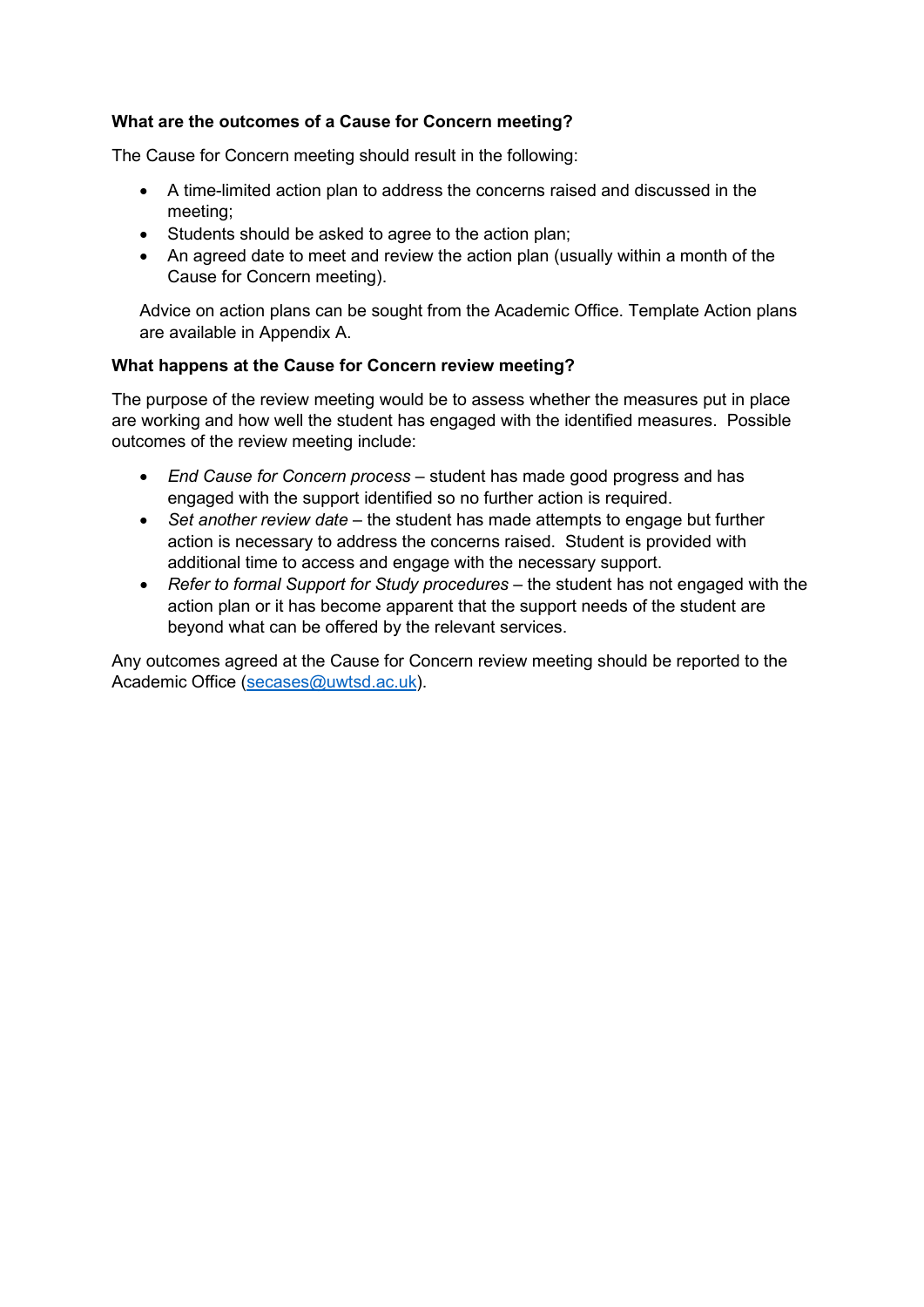**Invite student to a Stage two formal intervention/case review meeting (should be prepared as a formal letter but can also be sent by email)**

#### **Date**

#### Dear name of student, (Student ID)

On behalf of your **Academic Director**, I am writing to you regarding concerns about your current fitness to study.

It has been noted that: Outline the main concerns, for example:

- You have not attended classes since ....
- You have made five applications for mitigating circumstances ...
- There have been a number of concerns raised about your health and wellbeing
- You have had a meeting with your Academic Support Tutor under stage one of the Support for Study procedure, but concerns remain

A meeting has been scheduled **for date and time in room location.** You can be accompanied by a friend or Students' Union representative. This meeting will also be attended by names/titles of any other attendees, i.e. a member of student support (if appropriate).

The purpose of the meeting is to discuss the concerns and consider any action required by the University that can help you in your studies.

In accordance with Cause for Concern portion of the Support for Study procedure; further action may be to agree an action plan or consider whether the case should be escalated to stage three of the Support for Study procedure or if a recommendation should be made to the next appropriate examination board that you should be withdrawn from your studies.

I will write to you following the meeting to confirm any further action to be taken.

I would like to highlight the important of this meeting and if there is a good reason why you are unable to attend at this time, you should contact me immediately.

Please be aware that if you do not attend, the meeting will proceed in your absence.

You can find a copy of the [Support for Study Policy](https://www.uwtsd.ac.uk/media/uwtsd-website/content-assets/documents/academic-office/misc-forms/Support_for_Study_Policy_2021-22.pdf) at [https://www.uwtsd.ac.uk/media/uwtsd-website/content-assets/documents/academic](https://www.uwtsd.ac.uk/media/uwtsd-website/content-assets/documents/academic-office/misc-forms/Support_for_Study_Policy_2021-22.pdf)[office/misc-forms/Support\\_for\\_Study\\_Policy\\_2021-22.pdf](https://www.uwtsd.ac.uk/media/uwtsd-website/content-assets/documents/academic-office/misc-forms/Support_for_Study_Policy_2021-22.pdf)

Yours sincerely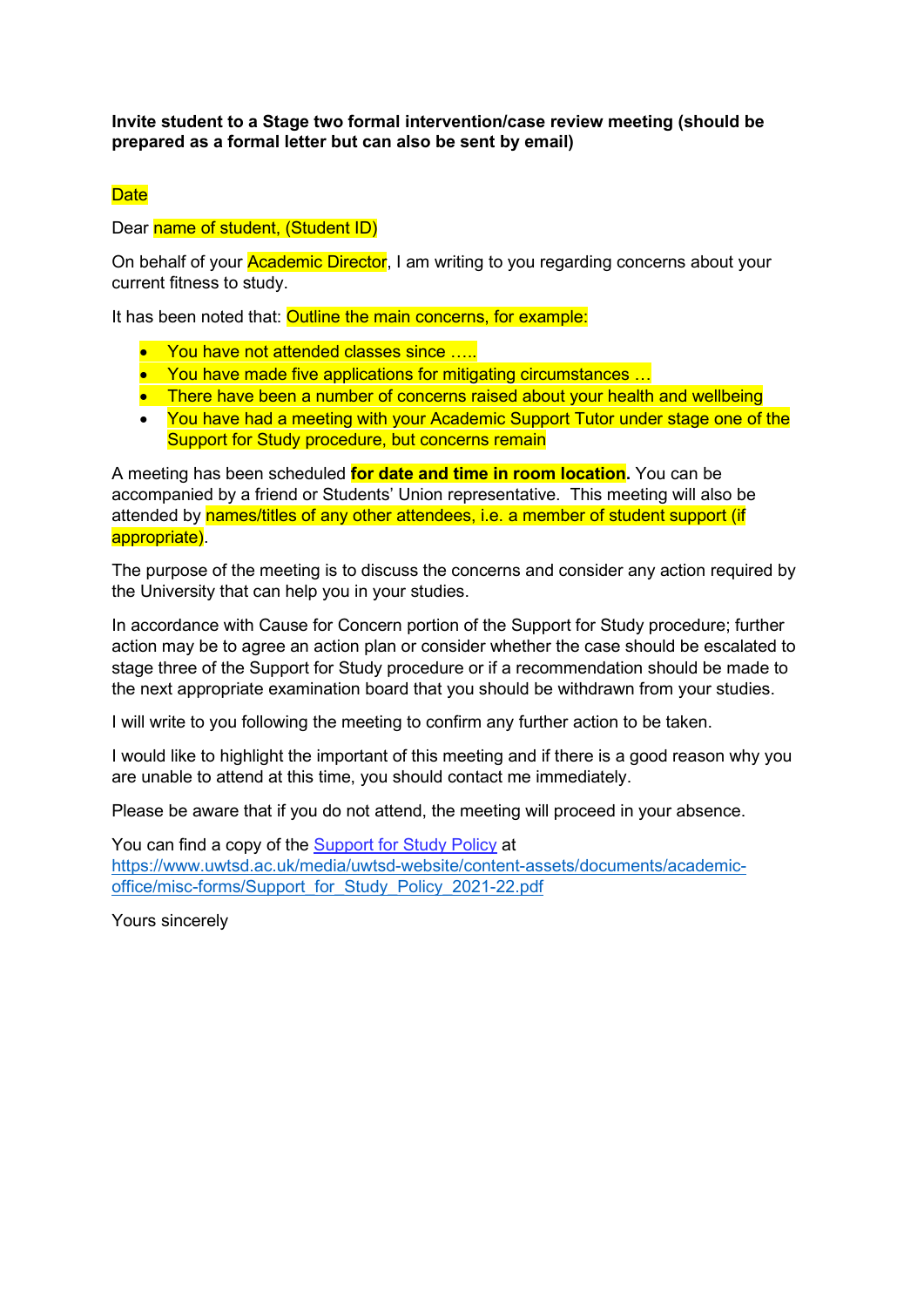Identify Concerns and Agree team

> •Discuss with Programme Manager/Academic Director •Discuss with Student Support •Identify Concerns •Agree Lead

#### Arrange Meeting with **Student**

•Student should be allowed to bring someone with them •The meeting is intended to be supportive, fact finding and nonconfrontational in nature, encouraging open discussion to address the concerns of whether the student is able to study.

#### Meeting Structure

Explain the Support to Study Procedure and at the meeting give the student a copy of the Policy •outline the concerns and provide examples where appropriate •explain the impact on the student and if appropriate on others •clarify with the student that support to study is deemed necessary for successful completion of their studies and the student has an essential role to cooperate and act to ensure that they are capable of study •the extent of the University's duty of care to make reasonable adjustments.

•Agreed actions for the student to complete (Action plan template)

•A follow-up date to review progress (normally within a month)

#### Review

- •Consider whether measures are working
- •Possible Outcomes:
- •Set another review date
- •End process
- •Refer to Support for Study (Formal Procedure)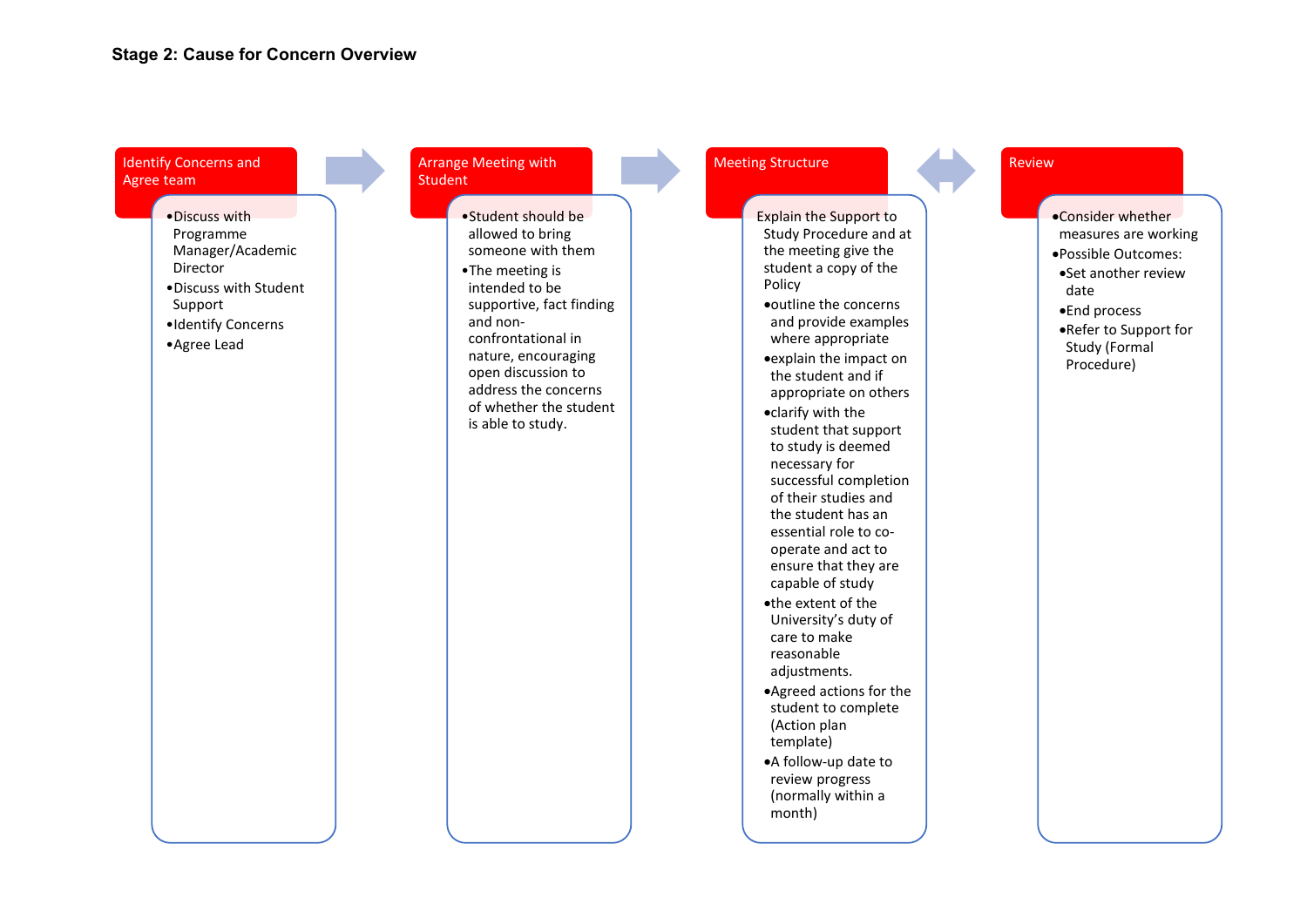# **Stage 3: Formal Support for Study Procedures**

#### **When do students get referred to stage 3 of the procedures?**

Students are referred to the formal Support for Study processes where there are unresolved concerns about a student's physical and/or mental wellbeing because:

- they have not engaged with earlier stages of the Support for Study process;
- their physical and/or mental wellbeing has deteriorated/continued to deteriorate even with engagement at stage 1 and/or stage 2 of the Support for Study Procedure;
- their support requirements are beyond what can reasonably be provided by the University.

A student may also be referred directly to stage 3 without being considered at an earlier stage in the process where they are assessed as being very high risk and demonstrate an ongoing risk to themselves and/or others.

If you are unsure whether a student should be referred straight to formal procedures, please contact the Academic Office at [secases@uwtsd.ac.uk](mailto:secases@uwtsd.ac.uk) for further guidance.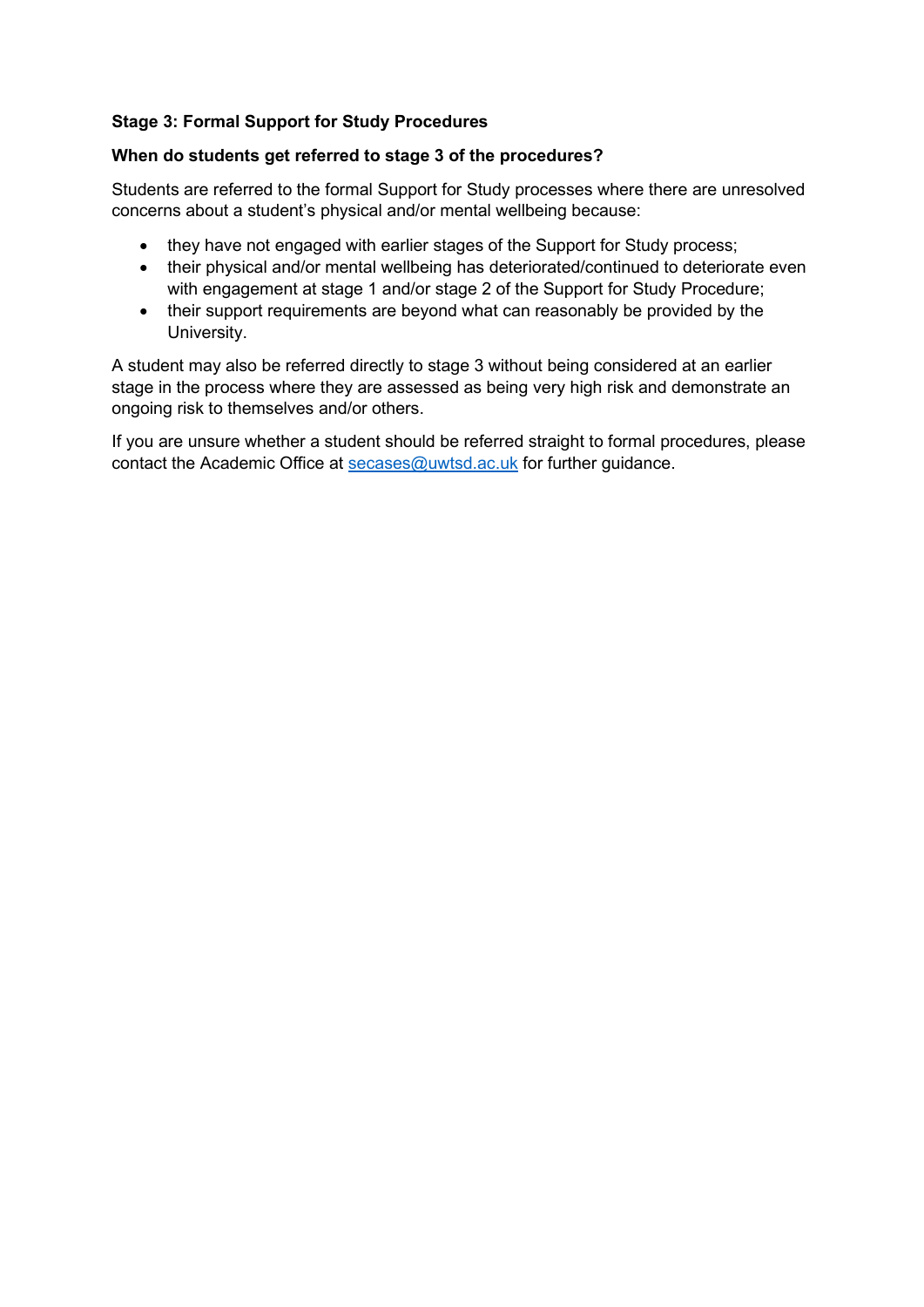#### **Internal Protocols for Sharing Information in Relation to Formal Support for Study Processes**

#### General Principle:

Information about the case should be disclosed to as few people as possible and will be provided on a need-to-know basis to enable staff to support the student concerned.

#### Student Services:

Staff within Student Services are often engaged with supporting students that have been referred through formal Support for Study procedures. Information will be shared with the Director of Student Services through the Student Case Review Group in relation to students that are being referred through formal Support for Study procedures.

Where it is known that a student is accessing support through Student Services, the Academic Office will also inform the relevant Learning Support Manager of the intention to commence Support for Study procedures prior to notifying the student. This will enable those involved with supporting the student to explain what is involved and assist the student with raising any questions in relation to the process.

The Director of Student Services and the relevant Learning Support Manager will be informed of the outcomes of the Support for Study procedures in order to provide support once the process has been completed.

Panel discussions/minutes and Case Officer investigation reports will not normally be shared.

#### Specific Cases:

Where any precautionary measures or outcomes that involve the support of internal departments such as academic staff within the Institute or staff within professional services departments, they will be provided with relevant details:

• Registry:

Will be provided with information in relation to suspensions, withdrawal, information to be stored against student record

• Finance:

Will be provided with information in relation to changes to fees, reimbursements, etc.

• Institutes:

Academic Support Tutor/Welfare Contact/Programme Manager will be provided with confirmation of any specific academic-related outcomes

• IT&S:

Will be provided with information in relation to any requirements regarding access to IT facilities

• Accommodation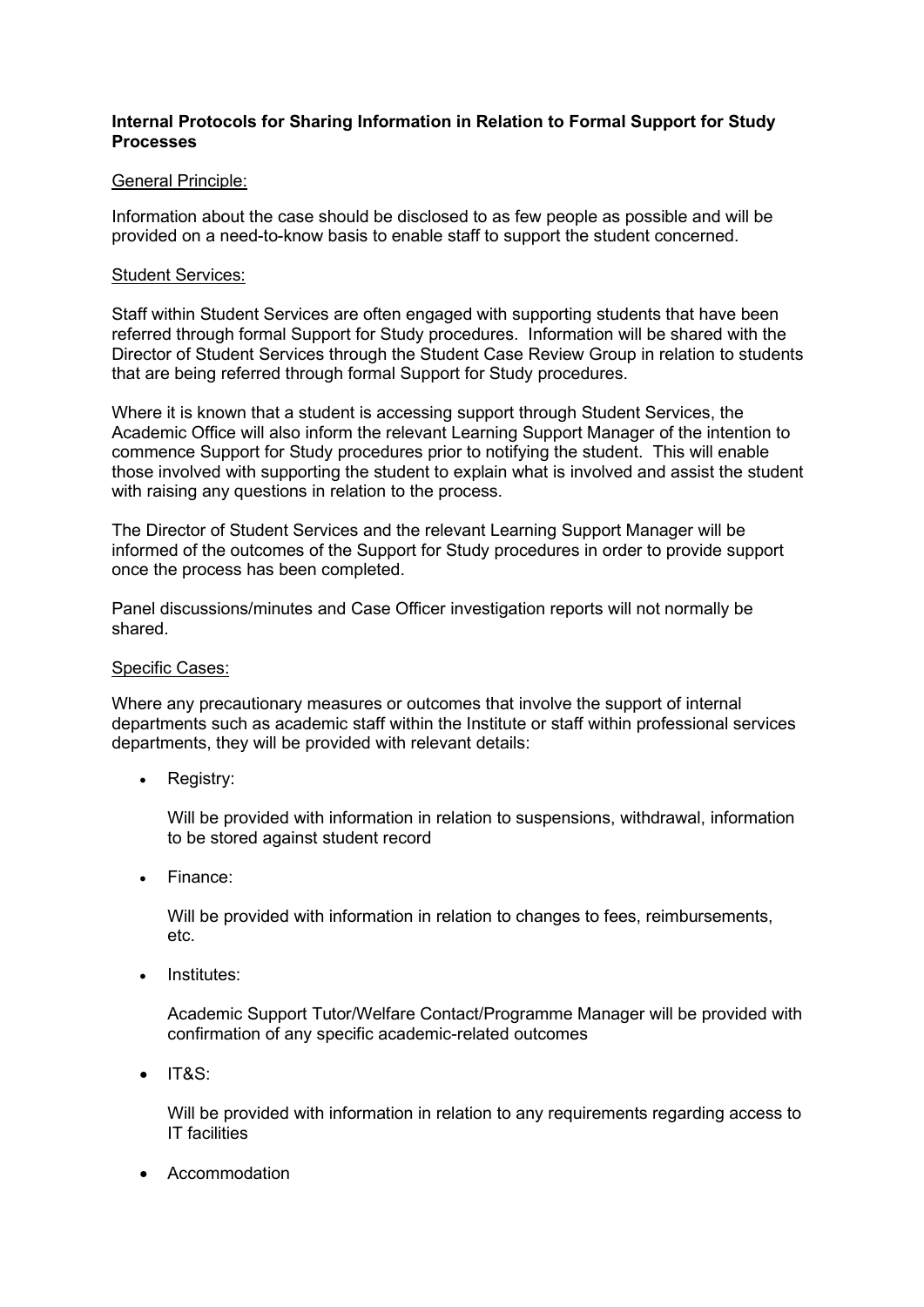Will be provided with information relevant to any accommodation requirements or recommendations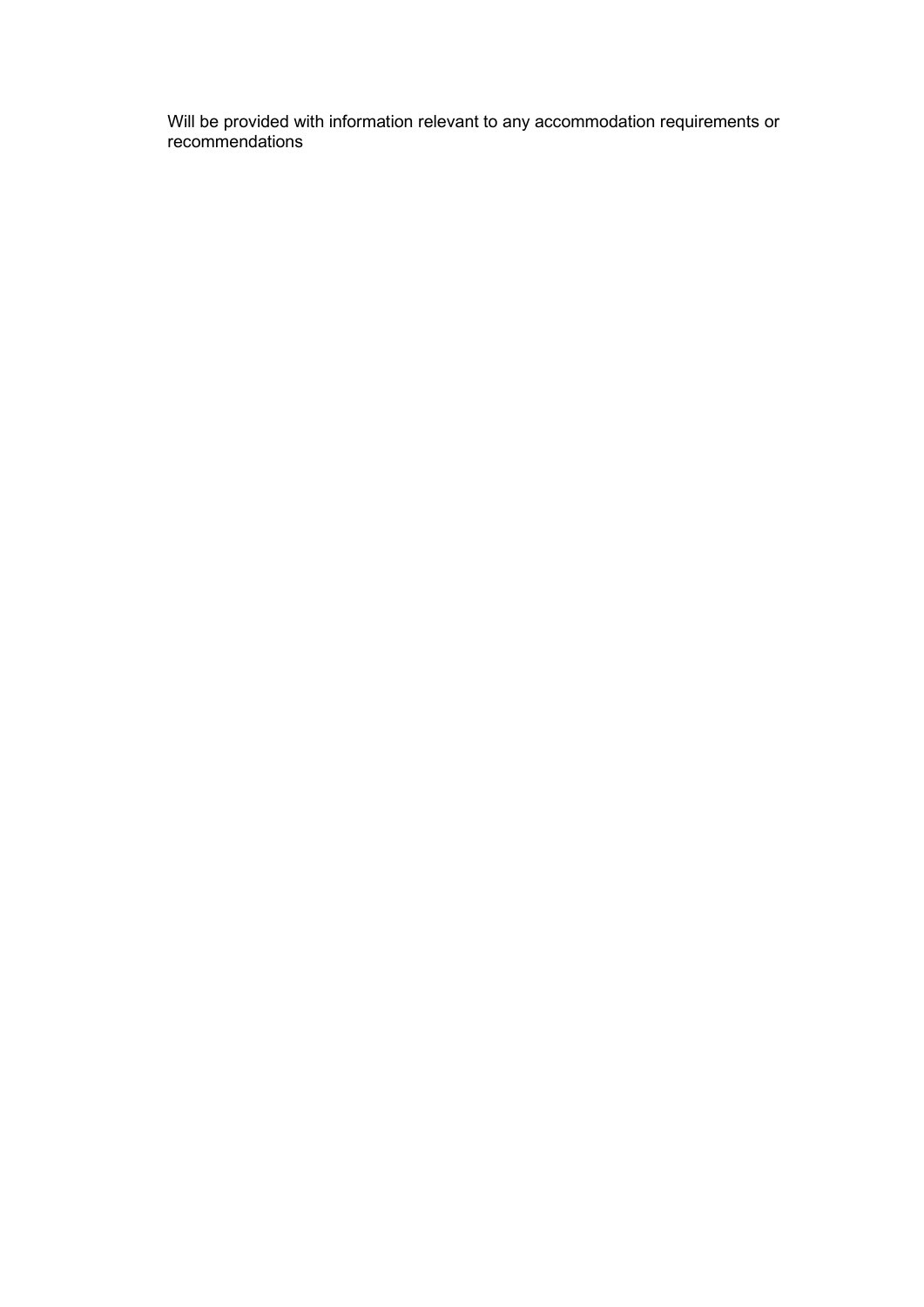#### **Formal Support for Study Procedure Overview**

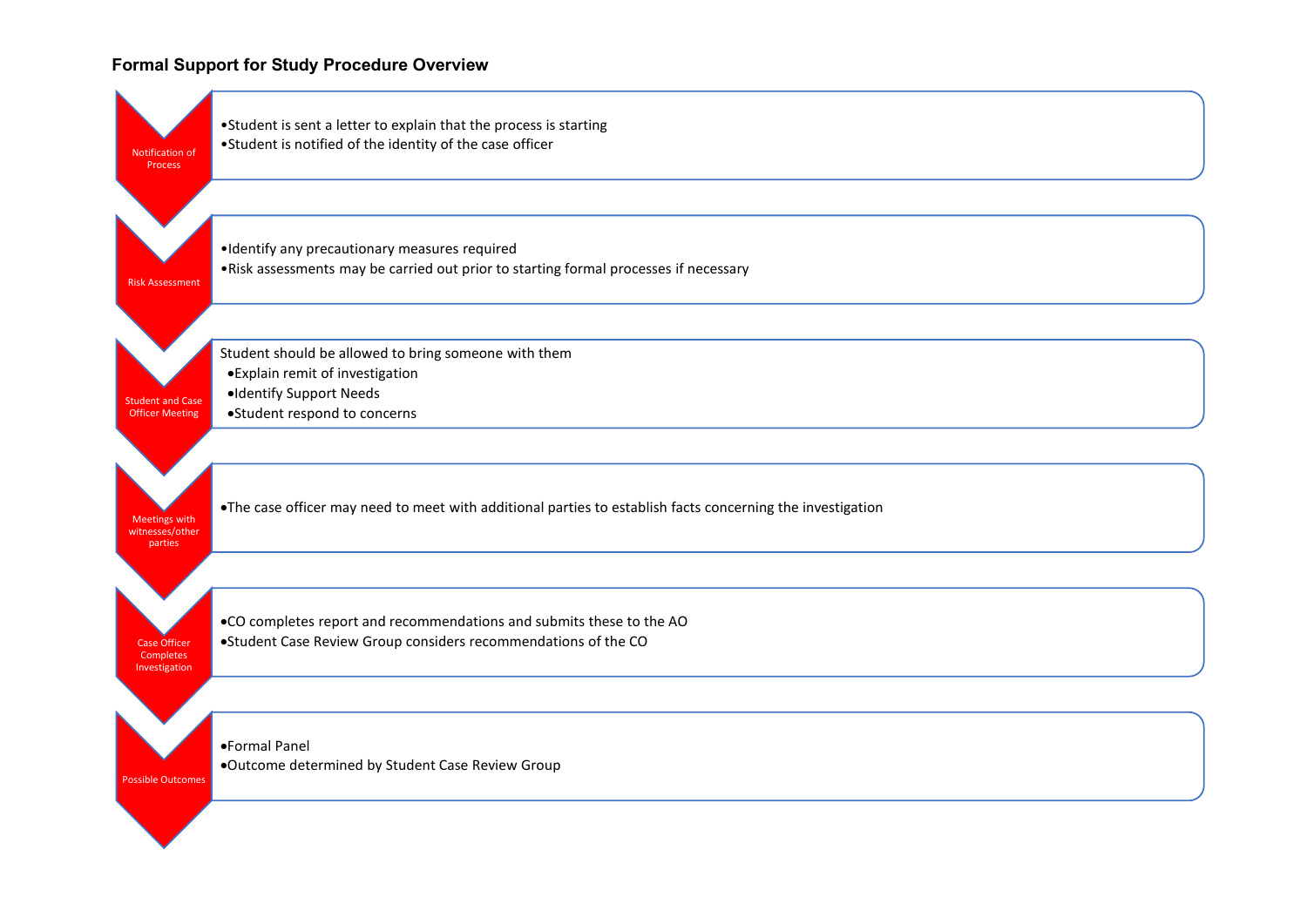#### **Return to Study**

Where risk levels are particularly high, students may be required to suspend studies as an outcome of the Support for Study procedures. During this time, students will be asked to maintain contact with a nominated member of staff so that their progress can be reviewed and discussions can take place with regards to returning to study.

Where a student has been suspended from study as a result of Support for Study procedures, they must contact the Academic Office to indicate their intent to return to study. If a student contacts you directly to say that they would like to return, please encourage them to email [secases@uwtsd.ac.uk](mailto:secases@uwtsd.ac.uk) as there may be specific conditions that need to be met in order for their return to be agreed.

Where a student is returning to study, a meeting should be held during the first week to discuss their transition back into University and to develop an action plan to ensure that this is supported.

The return to study meeting should be held between a relevant member of staff from the Institute (normally programme manager) and involve the relevant Learning Support Manager from Student Services.

A follow up meeting should be held to review the student's progress against the agreed action plan. Where there are concerns that a student is not making sufficient progress upon their return to study, these should be raised with the Academic Office.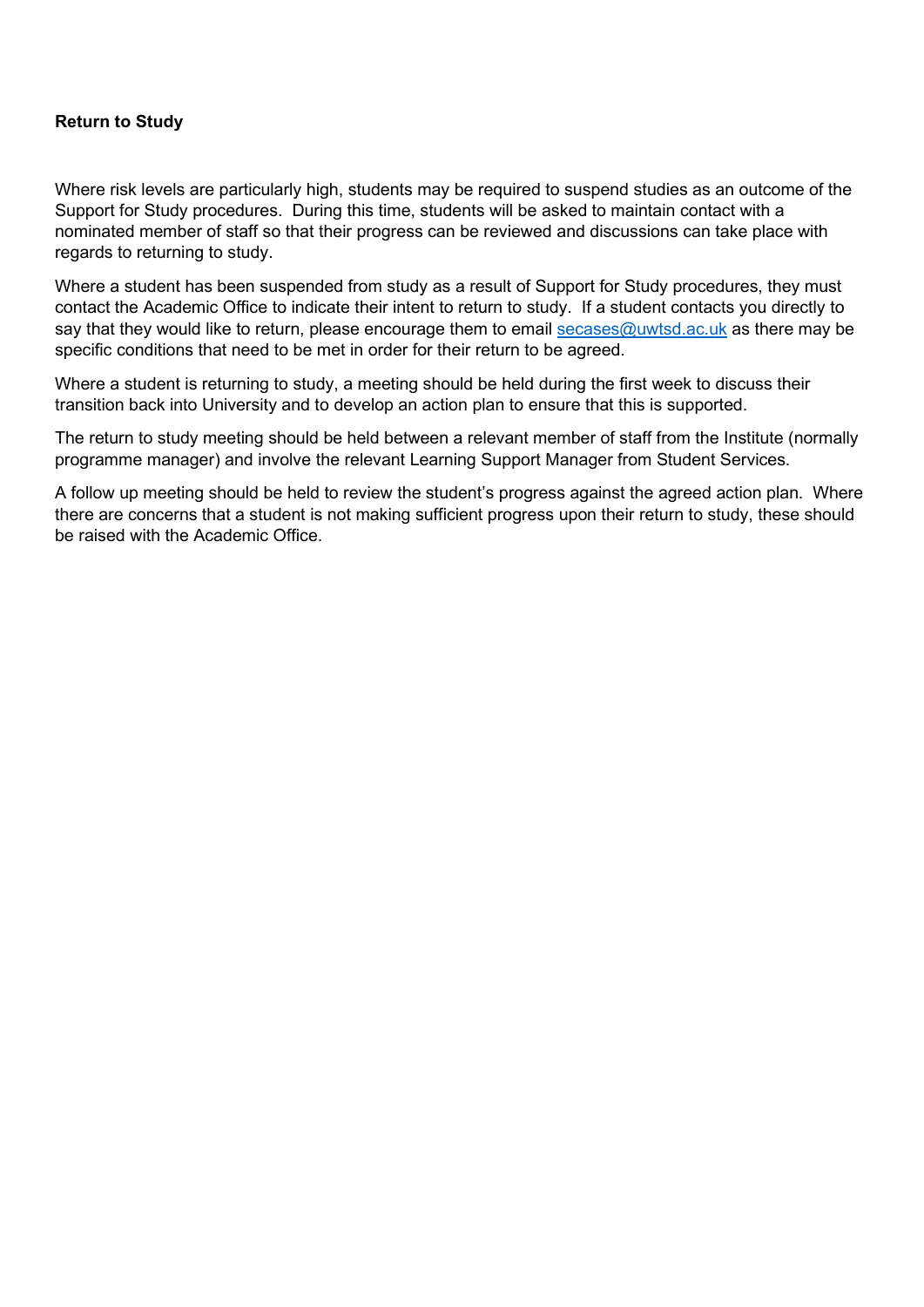# **Appendix A**

# **Support for Study Action Plan**

# **Student Details**

# **Action Plan Details**

| <b>Action Required</b> | <b>By Whom</b> | When |
|------------------------|----------------|------|
|                        |                |      |
|                        |                |      |
|                        |                |      |
|                        |                |      |
|                        |                |      |
|                        |                |      |
|                        |                |      |
|                        |                |      |
|                        |                |      |
|                        |                |      |
|                        |                |      |
|                        |                |      |
|                        |                |      |
|                        |                |      |
|                        |                |      |
|                        |                |      |
|                        |                |      |
|                        |                |      |
|                        |                |      |
|                        |                |      |
|                        |                |      |

# **Meeting Details**

| <b>Meeting Date</b> | Click or tap to enter a date. |
|---------------------|-------------------------------|
| <b>Review Date</b>  | Click or tap to enter a date. |

# **Confirmation**

|                                  | Agreed by | Signature (email confirmation is<br>acceptable) | <b>Date</b> |
|----------------------------------|-----------|-------------------------------------------------|-------------|
| <b>Member of</b><br><b>Staff</b> |           |                                                 |             |
| <b>Student</b>                   |           |                                                 |             |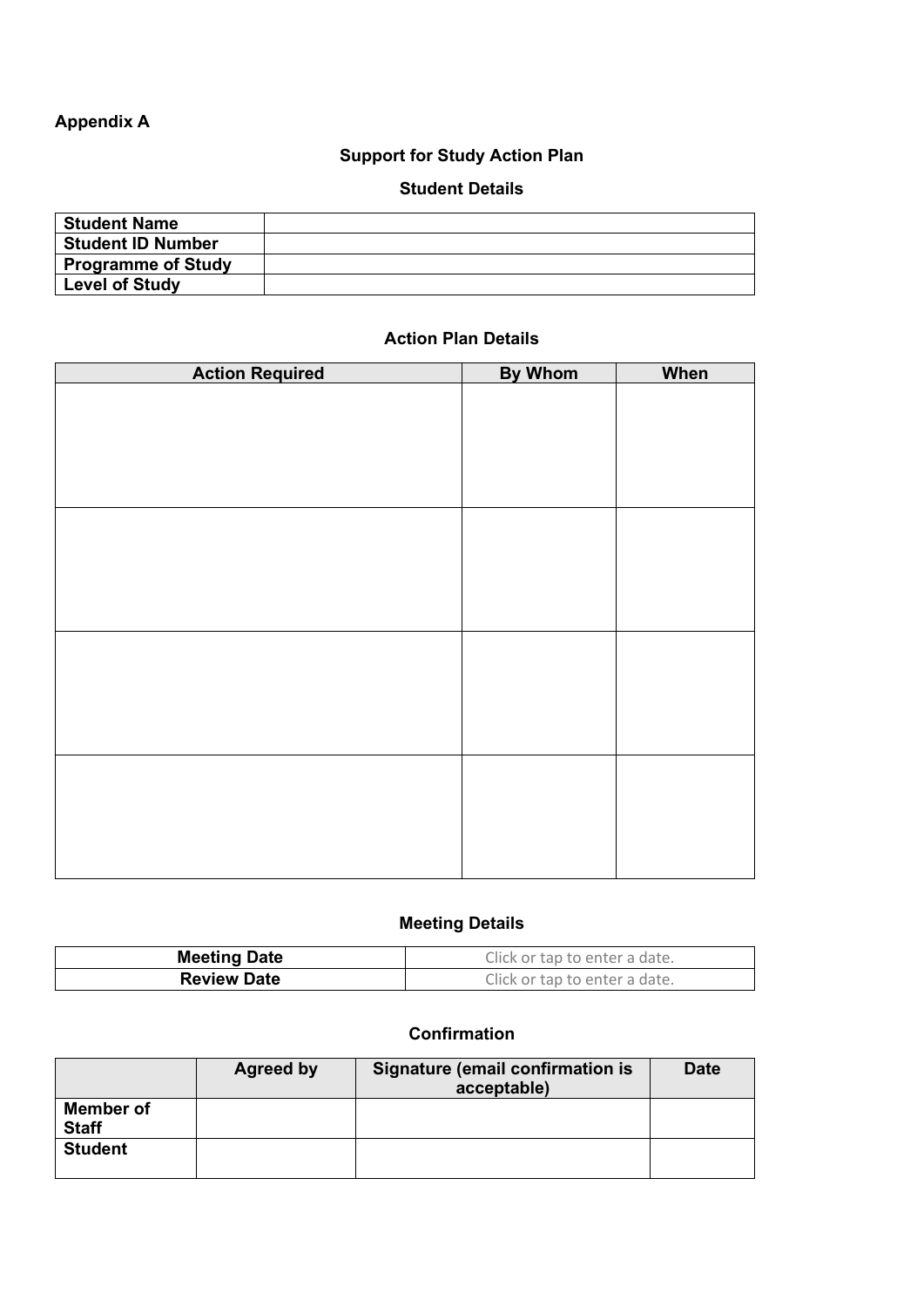# **Appendix B: Resources University Support** Learning Support Managers <https://hwb.uwtsd.ac.uk/pages/academic-support/study-support/do-it-profiler> **Counselling** <https://hwb.uwtsd.ac.uk/pages/healthwellbeing/support/counselling> Financial Advice <https://hwb.uwtsd.ac.uk/pages/finance> The Hwb <https://hwb.uwtsd.ac.uk/> Study/Academic skills <https://hwb.uwtsd.ac.uk/pages/academic-support/study-support>

# **External Agencies**

#### **Substance misuse**

Help Me Quit

[www.helpmequit.wales](http://www.helpmequit.wales/)

Talk to Frank

[www.talktofrank.com](http://www.talktofrank.com/)

Choices

[www.choices.cymru](http://www.choices.cymru/)

#### **Eating Disorders**

Beat Eating Disorders

[www.beateatingdisorders.org.uk](http://www.beateatingdisorders.org.uk/)

#### **Sexual Assault**

New Pathways (Rape crisis and sexual abuse support services)

<http://www.newpathways.org.uk/>

Locations in Swansea, Carmarthen and Cardiff

Women's Aid

[https://www.womensaid.org.uk](https://www.womensaid.org.uk/)

**Mental Health Support**

**Samaritans**